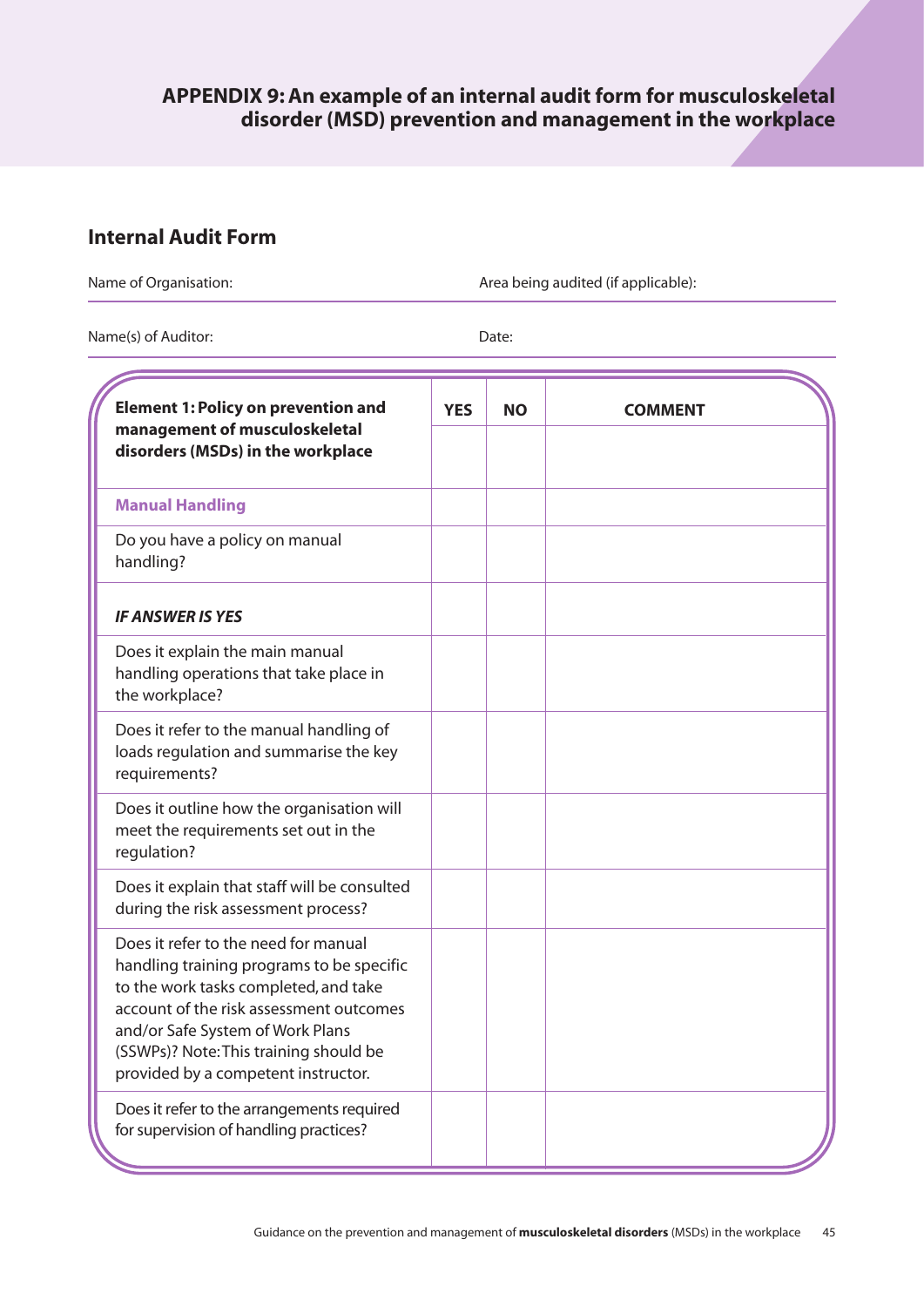| <b>Element 1: Policy on prevention and</b>                                                                                                                                   | <b>YES</b> | <b>NO</b> | <b>COMMENT</b> |
|------------------------------------------------------------------------------------------------------------------------------------------------------------------------------|------------|-----------|----------------|
| management of musculoskeletal<br>disorders (MSDs) in the workplace                                                                                                           |            |           |                |
| Does it identify useful resources that may<br>be required to manage the risk(s) of<br>manual handling?                                                                       |            |           |                |
| Does it refer to the monitoring and<br>review processes in place to flag the need<br>for new risk assessments?                                                               |            |           |                |
| <b>Display Screen Equipment (DSE)</b>                                                                                                                                        |            |           |                |
| Do you have a policy on DSE?                                                                                                                                                 |            |           |                |
| <b>IF ANSWER IS YES</b>                                                                                                                                                      |            |           |                |
| Does it explain the main DSE operations<br>that take place in the workplace?                                                                                                 |            |           |                |
| Does it refer to the DSE regulation?                                                                                                                                         |            |           |                |
| Does it outline how the organisation will<br>meet the requirements set out the<br>regulation?                                                                                |            |           |                |
| Does it outline that consultation with<br>staff will take place, and that risk<br>assessments will be recorded and signed<br>off by employees and assessor?                  |            |           |                |
| Does it state that the assessor who<br>conducts the DSE risk assessments of<br>employees' workstations must<br>understand the requirements set out in<br>the DSE regulation? |            |           |                |
| Does it identify useful resources that may<br>be required to manage the risk(s) of DSE?                                                                                      |            |           |                |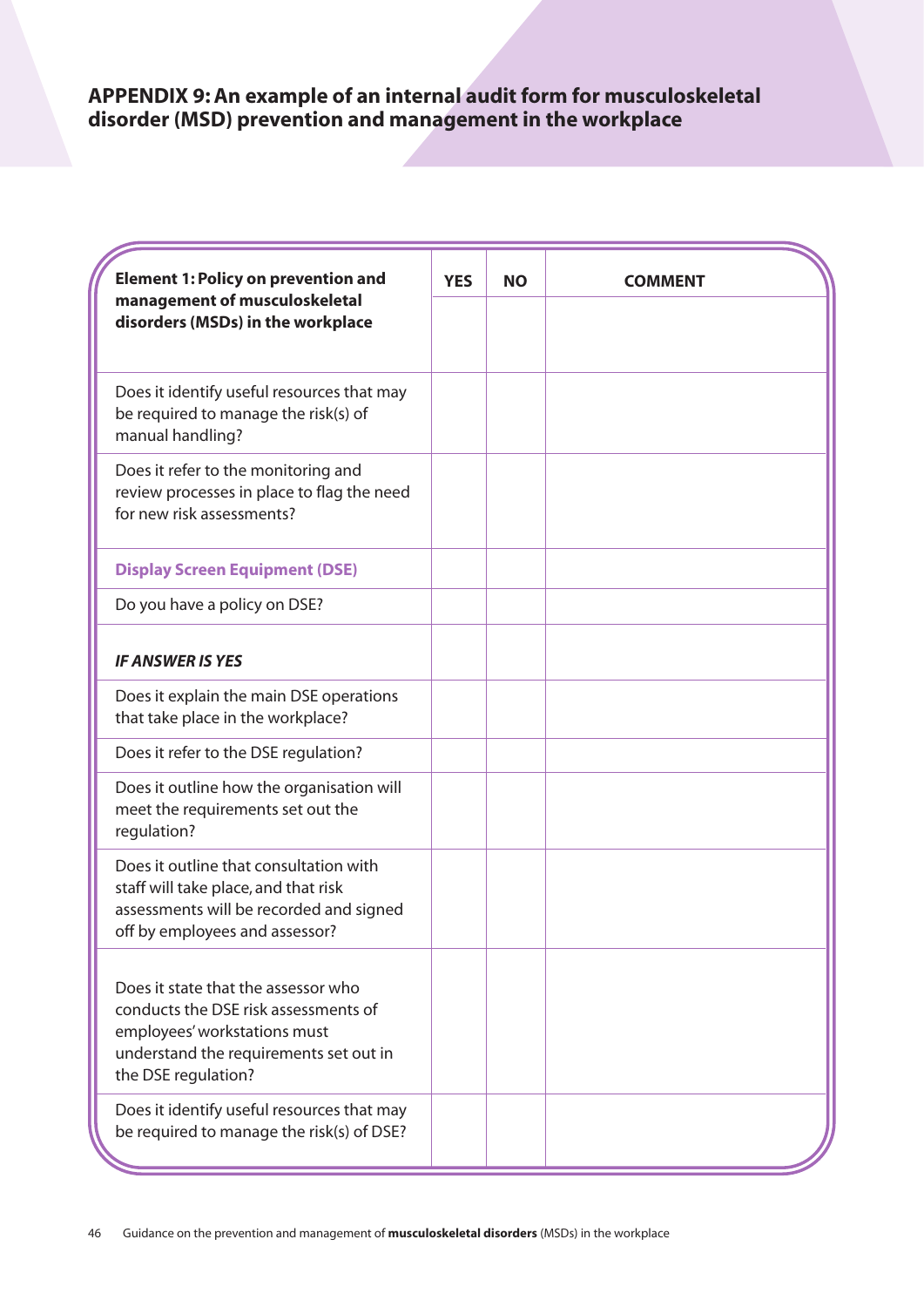| <b>Element 1: Policy on prevention and</b>                                                                                                                                          | <b>YES</b> | <b>NO</b> | <b>COMMENT</b> |
|-------------------------------------------------------------------------------------------------------------------------------------------------------------------------------------|------------|-----------|----------------|
| management of musculoskeletal<br>disorders (MSDs) in the workplace                                                                                                                  |            |           |                |
| Does it refer to the monitoring and<br>review processes in place?                                                                                                                   |            |           |                |
| Work activities which may increase the<br>risk of upper limb disorders (ULDs)                                                                                                       |            |           |                |
| Do you have a policy to address work<br>activities which may increase the risk of<br>ULDs?                                                                                          |            |           |                |
| <b>IF ANSWER IS YES</b>                                                                                                                                                             |            |           |                |
| Does it explain the main activities that<br>take place in the workplace, and the fact<br>that some of these activities may<br>increase the risk of ULDs?                            |            |           |                |
| Does it refer to the legislative framework<br>around the management of work activi-<br>ties which may increase the risk of ULDs?                                                    |            |           |                |
| Does it outline how the organisation will<br>meet the requirements set out in<br>legislation?                                                                                       |            |           |                |
| Does it refer to the need for a training<br>programme to be specific to the actual<br>work tasks completed, and to take<br>account of the risk assessment outcomes<br>and/or SSWPs? |            |           |                |
| Does it refer to the arrangements re-<br>quired for supervision of staff in order to<br>facilitate the transfer of instruction into<br>the workplace and ensure compliance?         |            |           |                |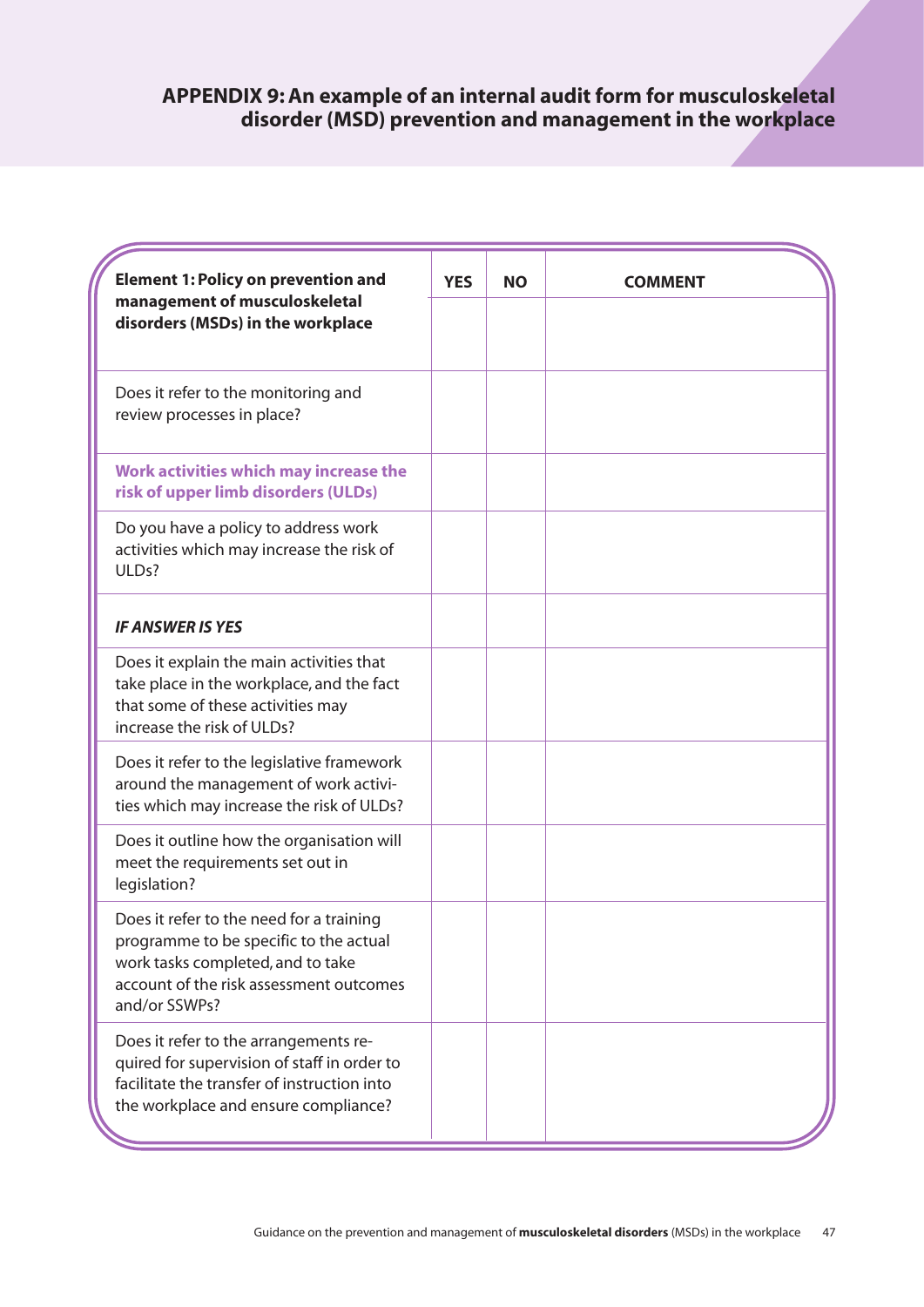| <b>Element 1: Policy on prevention and</b>                                                    | <b>YES</b> | <b>NO</b> | <b>COMMENT</b> |
|-----------------------------------------------------------------------------------------------|------------|-----------|----------------|
| management of musculoskeletal<br>disorders (MSDs) in the workplace                            |            |           |                |
| Does it identify useful resources which<br>may be required to manage the risk(s)<br>of ULDs?  |            |           |                |
| Does it refer to the monitoring and<br>review processes in place?                             |            |           |                |
| <b>Management of musculoskeletal</b><br>disorders (MSDs)                                      |            |           |                |
| Do you have a policy to address the<br>management of musculoskeletal<br>disorders (MSDs)?     |            |           |                |
| <b>IF ANSWER IS YES</b>                                                                       |            |           |                |
| Does it refer to the need for prompt<br>reporting of an accident?                             |            |           |                |
| Does it refer to the need for prompt<br>investigation of an accident?                         |            |           |                |
| Does it refer to the need for appropriate<br>documentation of all accident<br>investigations? |            |           |                |
| Does it refer to the need for retention<br>of staff at work?                                  |            |           |                |
| Does it refer to the need for<br>communication between the employee<br>and employer?          |            |           |                |
| Does it refer to the need for planning and<br>undertaking workplace adjustments?              |            |           |                |
| Does it refer to the need to prepare<br>retention at work or early return to<br>work plan?    |            |           |                |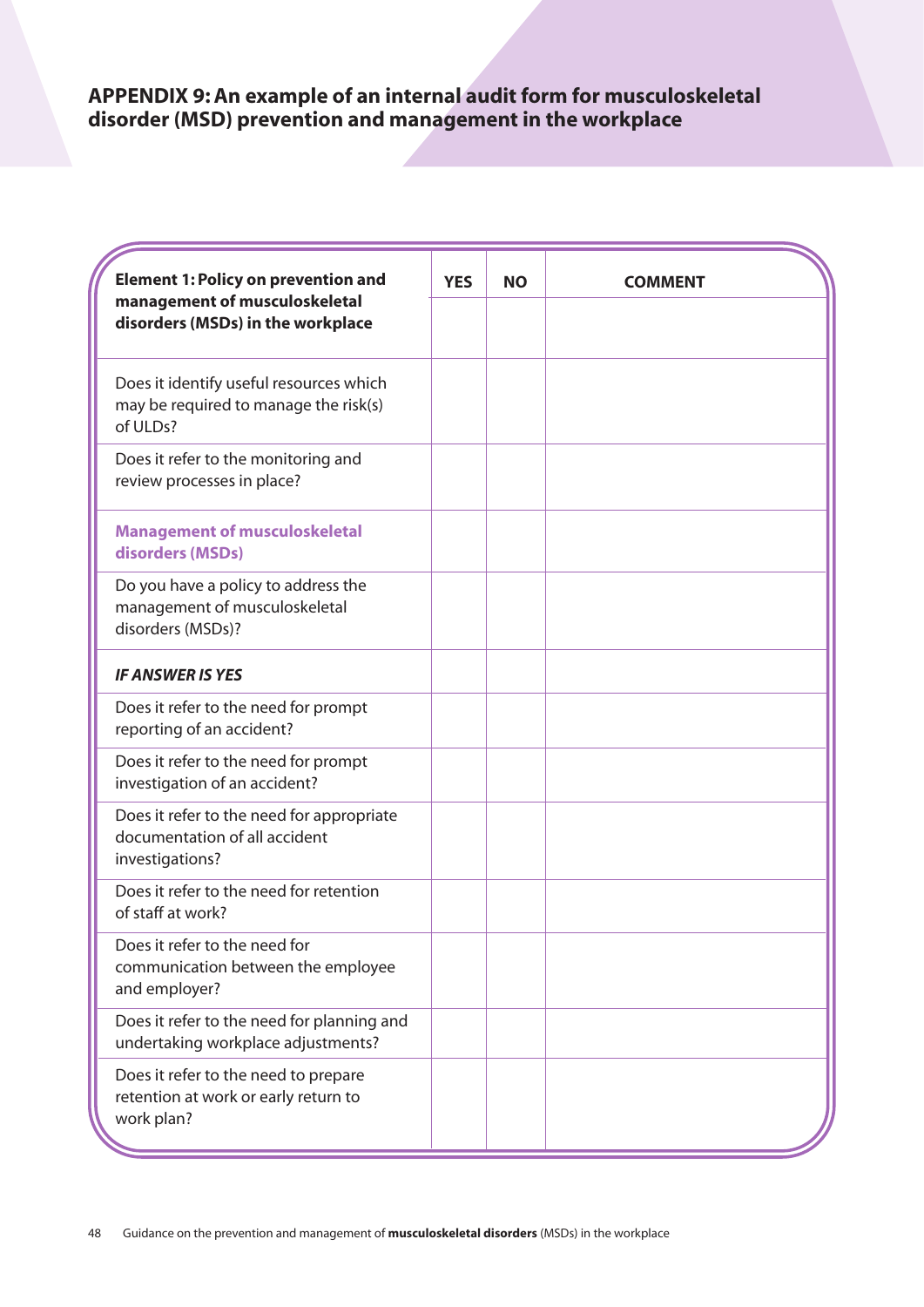| <b>Element 2: Risk Assessments and Safe</b><br><b>Systems of Work Plans (SSWPs)</b>                                        | <b>YES</b> | <b>NO</b> | <b>COMMENT</b> |
|----------------------------------------------------------------------------------------------------------------------------|------------|-----------|----------------|
| <b>Manual Handling</b>                                                                                                     |            |           |                |
| Is there a system in place to identify and<br>prioritise the key manual handling tasks<br>that need to be assessed?        |            |           |                |
| Is there evidence that a manual handling<br>risk assessment process is being used to<br>assess tasks?                      |            |           |                |
| Is there evidence that staff members are<br>consulted as part of the risk assessment<br>process?                           |            |           |                |
| Is there evidence that technical<br>information on tasks is being collected?                                               |            |           |                |
| Is there evidence that risk factors for a<br>particular task are identified with<br>supporting evidence?                   |            |           |                |
| Is there evidence that control measures<br>for a particular task are identified?                                           |            |           |                |
| Is there evidence that the control<br>measures are formalised appropriately<br>through the use of SSWPs or other<br>means? |            |           |                |
| Do the SSWPs give clear instruction on<br>how tasks should be performed to avoid<br>or reduce the risk of injury?          |            |           |                |
| Is there evidence of a review process in<br>place to update and revise risk<br>assessments as necessary?                   |            |           |                |
| <b>Display Screen Equipment (DSE)</b>                                                                                      |            |           |                |
| Is there evidence that assessors have<br>been trained to be able to carry out<br>workstation assessments?                  |            |           |                |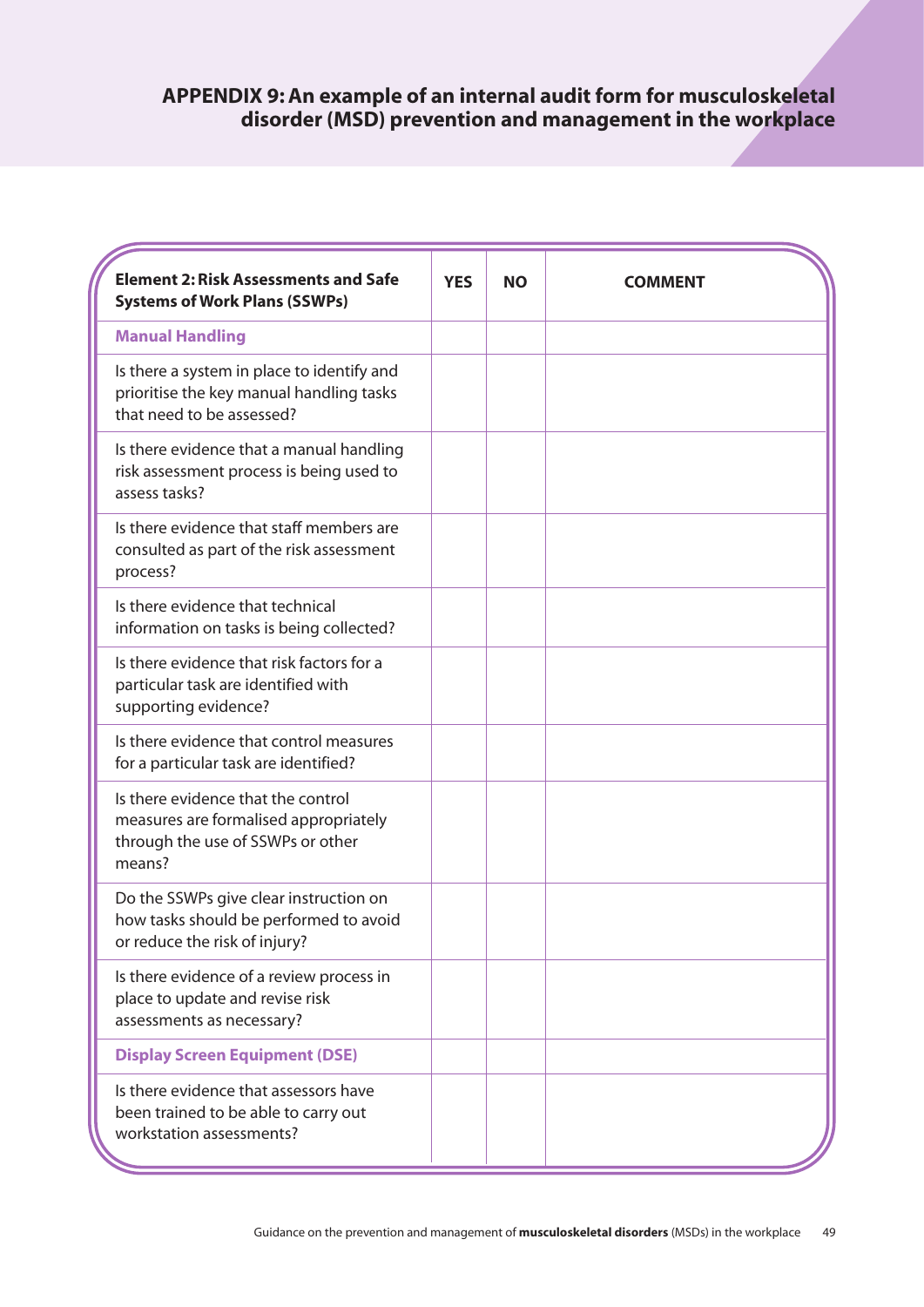| <b>Element 2: Risk Assessments and Safe</b><br><b>Systems of Work Plans (SSWPs)</b>                                                                                                                                       | <b>YES</b> | <b>NO</b> | <b>COMMENT</b> |
|---------------------------------------------------------------------------------------------------------------------------------------------------------------------------------------------------------------------------|------------|-----------|----------------|
| Is there evidence that there is a risk<br>assessment process in place to assess<br><b>DSE</b> workstations?                                                                                                               |            |           |                |
| Is there evidence that assessors are as-<br>sessing individual DSE workstations?                                                                                                                                          |            |           |                |
| Is there evidence that staff members are<br>consulted as part of the risk assessment<br>process?                                                                                                                          |            |           |                |
| Is there evidence that the risk assess-<br>ments are being completed correctly<br>(i.e. detailed observation of employee<br>at the computer workstation and<br>documentation of issues that may need<br>to be addressed)? |            |           |                |
| Is there evidence that control measures<br>are identified, recorded and<br>implemented?                                                                                                                                   |            |           |                |
| Work activities which may increase the<br>risk of upper limb disorders (ULDs)                                                                                                                                             |            |           |                |
| Is there a system in place to identify and<br>prioritise the key activities which may<br>increase the risk of ULDs?                                                                                                       |            |           |                |
| Is there evidence that there is a ULD risk<br>assessment process being used to assess<br>tasks?                                                                                                                           |            |           |                |
| Is there evidence that staff members are<br>consulted as part of the risk assessment<br>process?                                                                                                                          |            |           |                |
| Is there evidence that technical<br>information on tasks is being collected?                                                                                                                                              |            |           |                |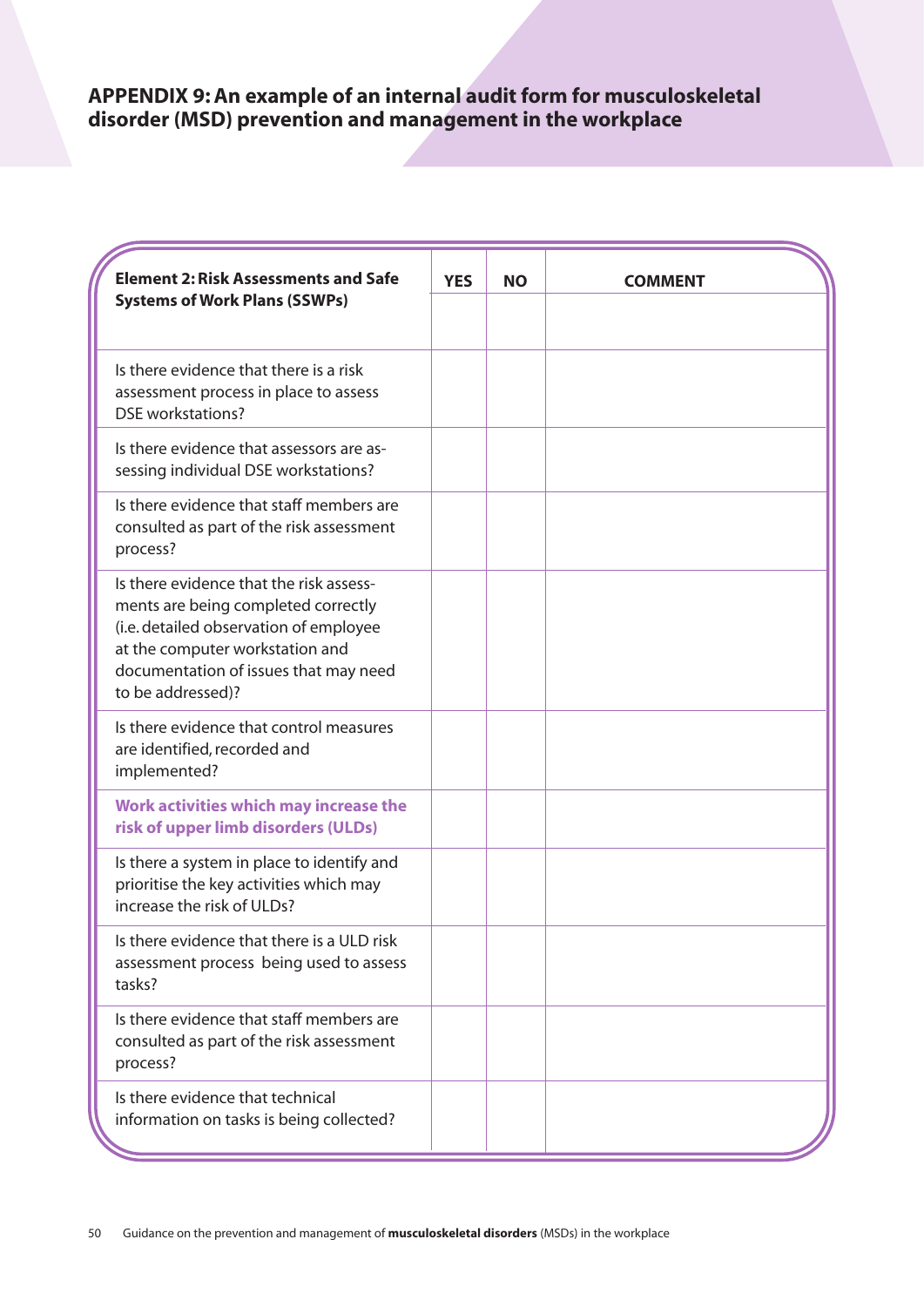| <b>Element 2: Risk Assessments and Safe</b><br><b>Systems of Work Plans (SSWPs)</b>                                 | <b>YES</b> | <b>NO</b> | <b>COMMENT</b> |
|---------------------------------------------------------------------------------------------------------------------|------------|-----------|----------------|
| Is there evidence that risk factors for a<br>particular task are identified with<br>supporting evidence?            |            |           |                |
| Is there evidence that control measures<br>are formalised appropriately through the<br>use of SSWPs or other means? |            |           |                |
| Do the SSWPs give clear instruction on<br>how tasks should be performed to avoid<br>or reduce the risk of injury?   |            |           |                |
| Is there evidence of a review process in<br>place to update and revise risk<br>assessments as necessary?            |            |           |                |

| <b>Element 3: Training</b>                                                                                                                                                                        | <b>YES</b> | <b>NO</b> | <b>COMMENT</b> |
|---------------------------------------------------------------------------------------------------------------------------------------------------------------------------------------------------|------------|-----------|----------------|
| <b>Manual Handling</b>                                                                                                                                                                            |            |           |                |
| Is there evidence that training is being<br>provided for staff by an Instructor with<br>a FETAC Level 6 Award? (Republic of<br>Ireland)                                                           |            |           |                |
| Is there evidence that training is provided<br>by a competent instructor?<br>(Northern Ireland)                                                                                                   |            |           |                |
| Is there evidence that training relates<br>to site specific work activities?                                                                                                                      |            |           |                |
| Is there evidence that training includes<br>the communication of the results of risk<br>assessments and instruction in the<br>resulting control measures and/or SSWPs<br>that are to be followed? |            |           |                |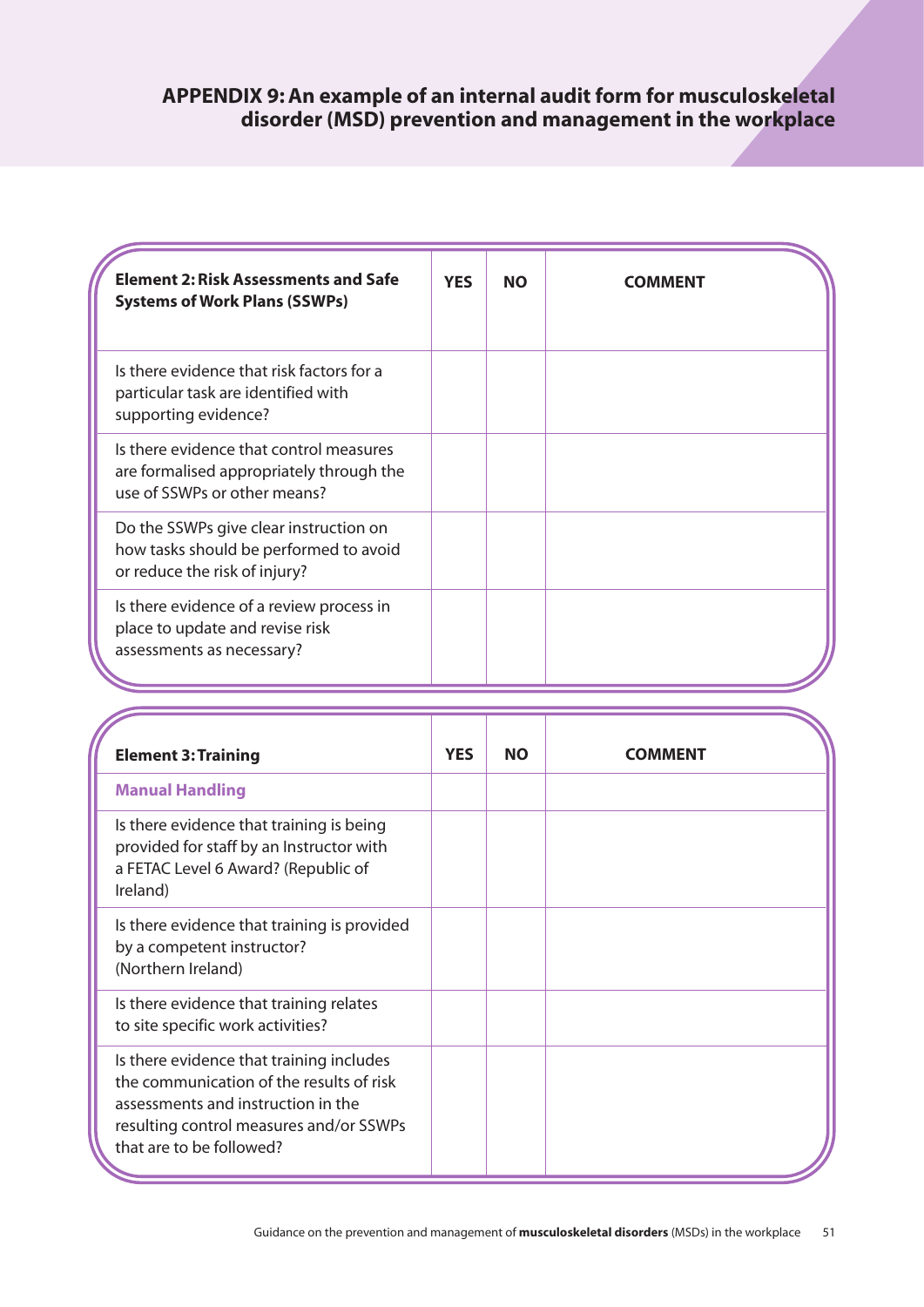| <b>Element 3: Training</b>                                                                                                                                                                                  | <b>YES</b> | <b>NO</b> | <b>COMMENT</b> |
|-------------------------------------------------------------------------------------------------------------------------------------------------------------------------------------------------------------|------------|-----------|----------------|
| Is there evidence that training includes<br>instruction in the safe use of equipment?                                                                                                                       |            |           |                |
| Is there evidence that skills taught in<br>training are supported and supervised<br>in the workplace?                                                                                                       |            |           |                |
| Is there a system in place to ensure that<br>training is kept up to date and reviewed?                                                                                                                      |            |           |                |
| <b>Display Screen Equipment (DSE)</b>                                                                                                                                                                       |            |           |                |
| Is there evidence that training is provided<br>to staff on the requirements under the<br><b>DSE</b> regulation?                                                                                             |            |           |                |
| <b>IF ANSWER IS YES</b>                                                                                                                                                                                     |            |           |                |
| Is there an explanation given on the key<br>components that make up a DSE<br>computer workstation? And is there<br>evidence that the training gives<br>instruction on using a workstation<br>appropriately? |            |           |                |
| Is there evidence that training gives<br>instruction on the risk assessment<br>process?                                                                                                                     |            |           |                |
| Is there evidence that the training gives<br>instruction on upper limb disorders and<br>other associated MSD risk factors?                                                                                  |            |           |                |
| Is there evidence that training gives<br>instruction on planning work activity to<br>allow for periodic interruptions by breaks<br>or changes in work activity?                                             |            |           |                |
| Is there evidence that training gives<br>advice on the availability of eye/eyesight<br>tests?                                                                                                               |            |           |                |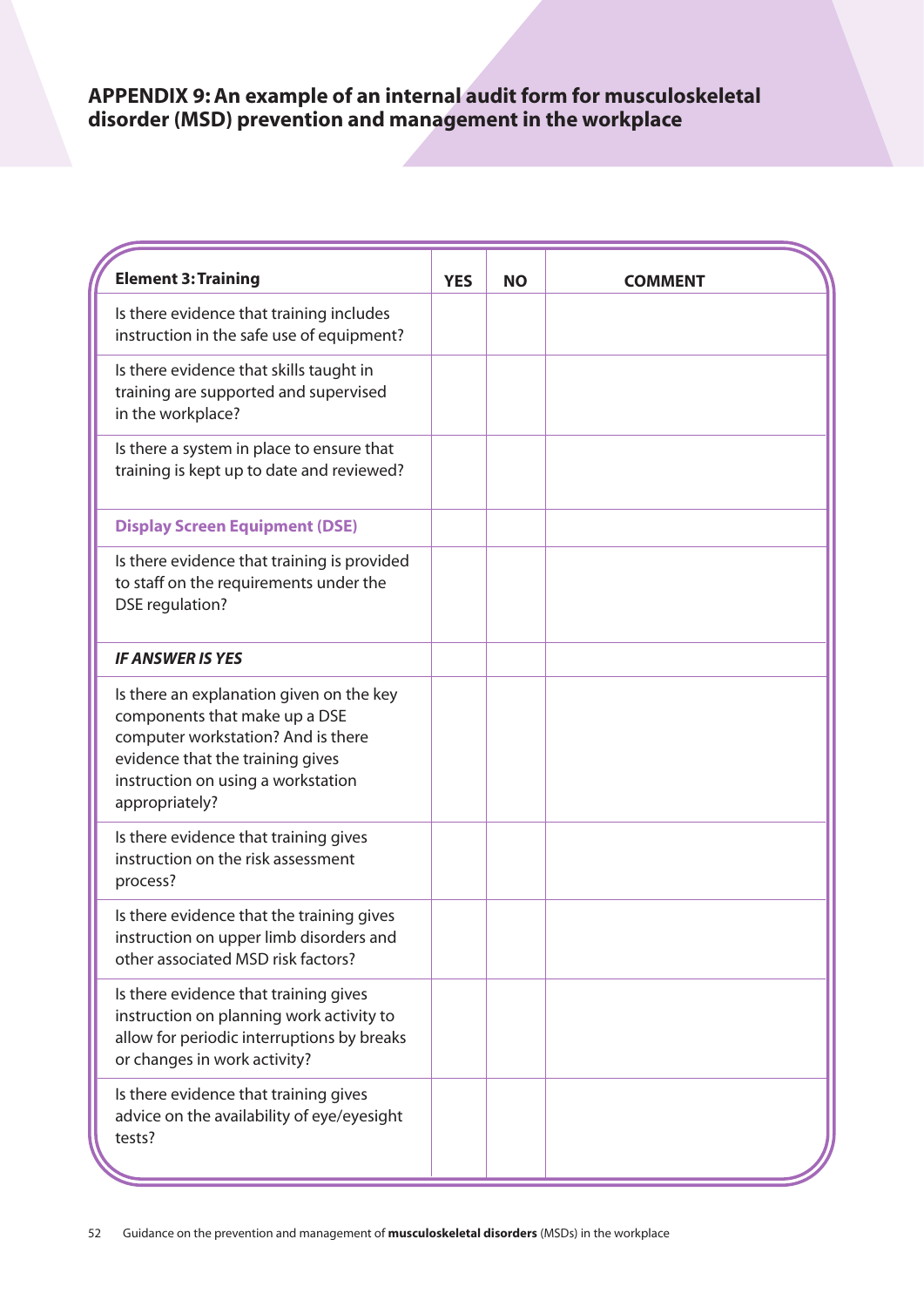| <b>Element 3: Training</b>                                                                                                                            | <b>YES</b> | <b>NO</b> | <b>COMMENT</b> |
|-------------------------------------------------------------------------------------------------------------------------------------------------------|------------|-----------|----------------|
| Is there a system in place to ensure that<br>training is kept up to date and reviewed?                                                                |            |           |                |
| Work activities which may increase the<br>risk of upper limb disorders (ULDs)                                                                         |            |           |                |
| Is there evidence that training is provided<br>to staff on the legislative requirements of<br>work activities which may increase the<br>risk of ULDs? |            |           |                |
| <b>IF ANSWER IS YES</b>                                                                                                                               |            |           |                |
| Is there evidence that the training pro-<br>vided to staff is relevant to the site-spe-<br>cific ULD hazards in the work<br>environment?              |            |           |                |
| Is there evidence that training includes<br>instruction in the safe use of equipment?                                                                 |            |           |                |
| Is there evidence that training is provided<br>to staff on ULD risk factors and the poten-<br>tial symptoms?                                          |            |           |                |
| Is there evidence that training provided<br>to staff explains the system for early re-<br>porting of symptoms?                                        |            |           |                |
| Is there evidence that training provided<br>to staff gives clear instruction on the con-<br>trol measures and/or SSWPs that are to<br>be followed?    |            |           |                |
| Is there evidence that training is supported<br>and supervised in the workplace?                                                                      |            |           |                |
| Is there a system in place to ensure that<br>training is kept up to date and reviewed?                                                                |            |           |                |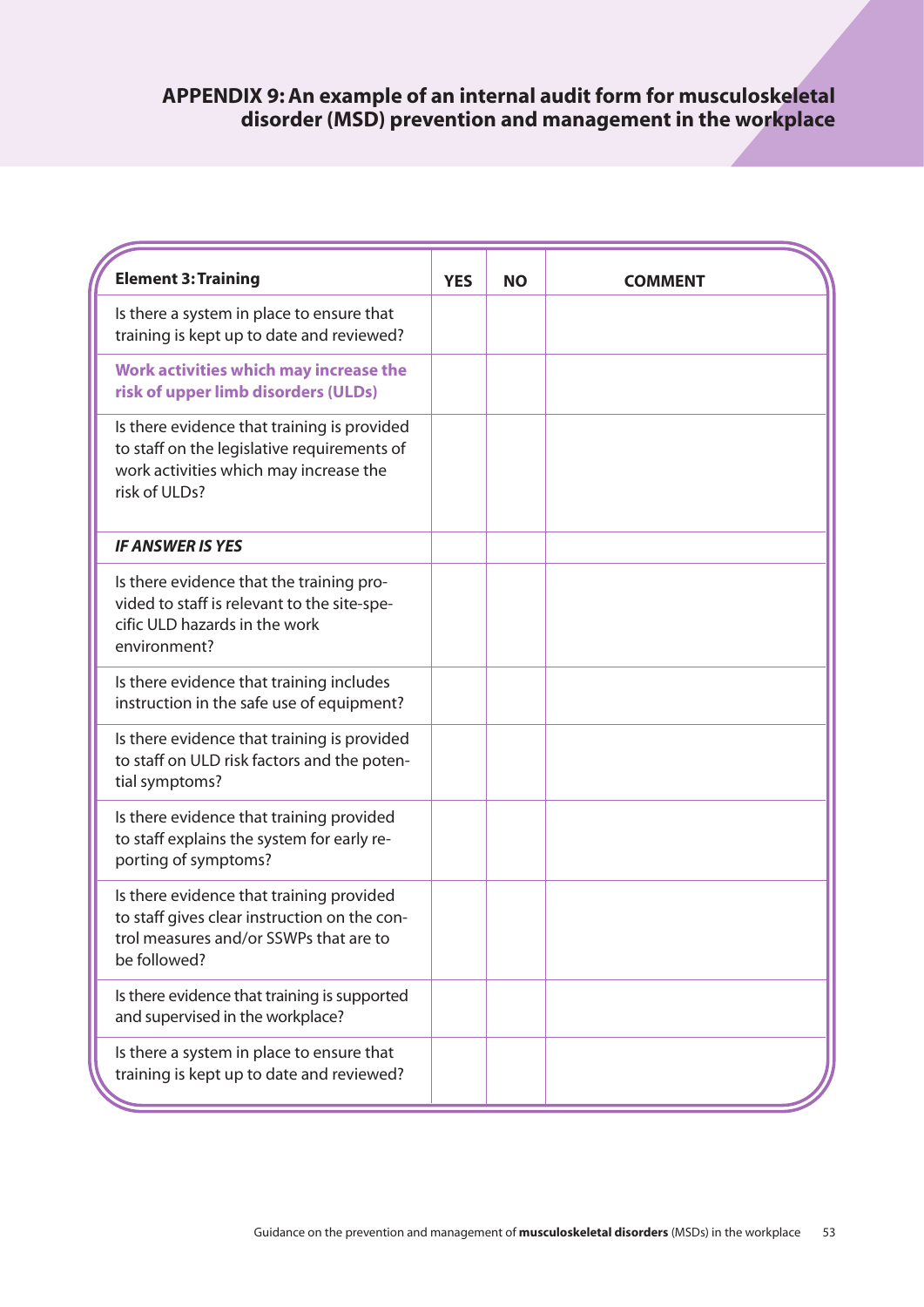| <b>Element 4: Accident and near miss</b><br>reporting and investigation                                                                         | <b>YES</b> | <b>NO</b> | <b>COMMENT</b> |
|-------------------------------------------------------------------------------------------------------------------------------------------------|------------|-----------|----------------|
| Is there a system in place to ensure that<br>accidents/near misses are reported in a<br>timely manner?                                          |            |           |                |
| Is there a system in place to ensure that<br>accidents/near misses are investigated by<br>a person with the necessary skills and<br>experience? |            |           |                |
| Is there a system in place to ensure that<br>appropriate information is collected dur-<br>ing the accident/near miss investigation?             |            |           |                |
| Is there a system in place to ensure that<br>the contributing factors and systems<br>failures are identified as part of an<br>investigation?    |            |           |                |
| Is there a system in place to ensure that<br>the contributing factors and corrective<br>actions are identified in the investigation<br>report?  |            |           |                |
| Is there evidence that accident/near miss<br>reports are documented?                                                                            |            |           |                |
| Is there evidence that accident/near<br>miss investigations are documented<br>and reviewed as necessary?                                        |            |           |                |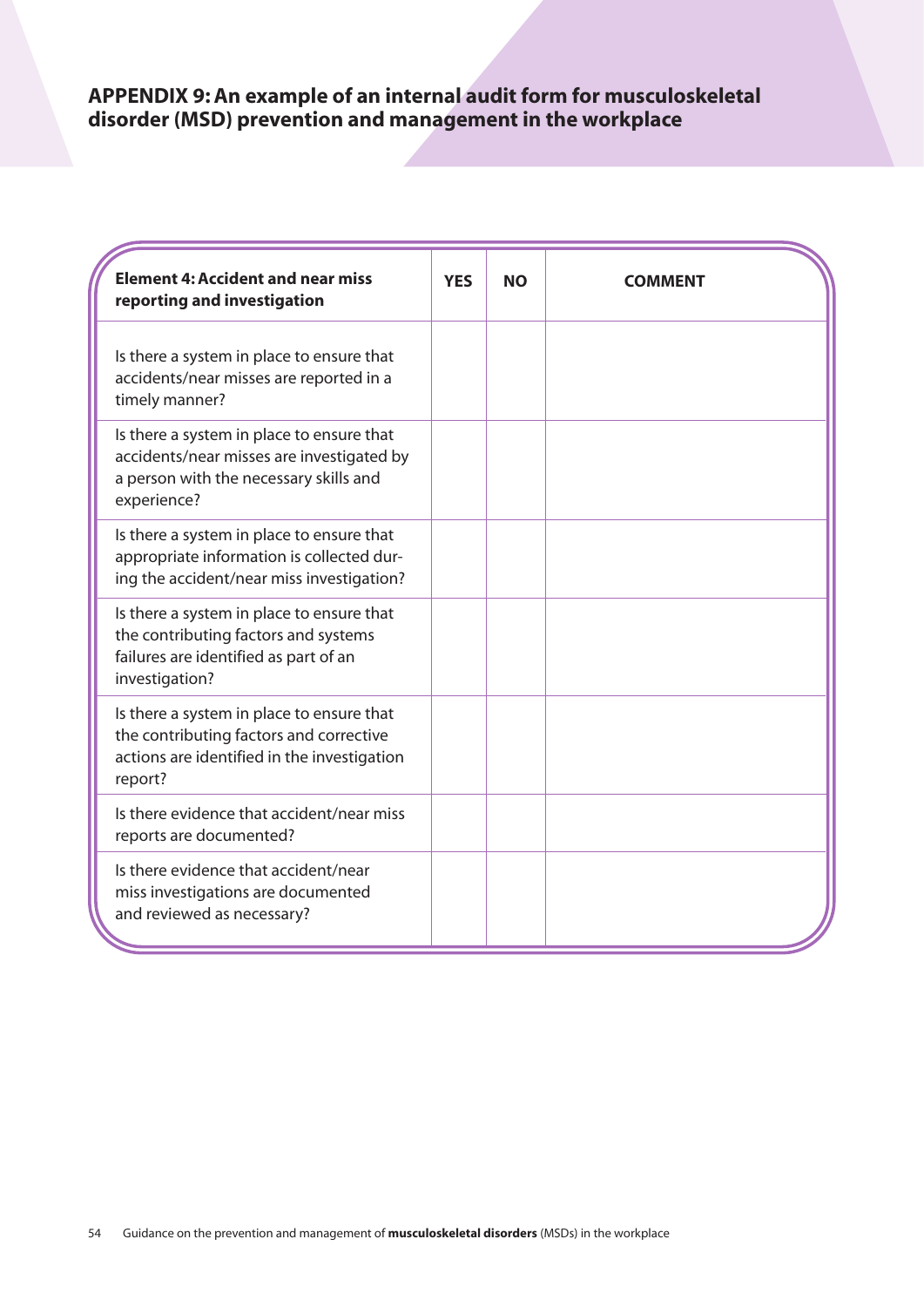| <b>Element 5: Injury Management (Retention,</b><br>rehabilitation and return to work)                                                                          | <b>YES</b> | <b>NO</b> | COMMENT |
|----------------------------------------------------------------------------------------------------------------------------------------------------------------|------------|-----------|---------|
| Is there evidence of an injury<br>management (retention, rehabilitation<br>and return to work) policy?                                                         |            |           |         |
| Is there a system in place to record<br>sickness absence and flag when a person<br>is off work as a result of musculoskeletal<br>injury or illness?            |            |           |         |
| Is a service provided to staff to allow<br>them to access medical advice or<br>treatment when they are off work due<br>to a musculoskeletal injury or illness? |            |           |         |
| Is there a system in place to allow early<br>contact and on-going communication<br>with an employee when they are off work?                                    |            |           |         |
| Is there a system in place to allow for<br>planning and undertaking workplace<br>adjustments to allow for an early return<br>to work?                          |            |           |         |
| Is there a system in place to ensure that<br>a retention or return to work plan is put<br>into place?                                                          |            |           |         |